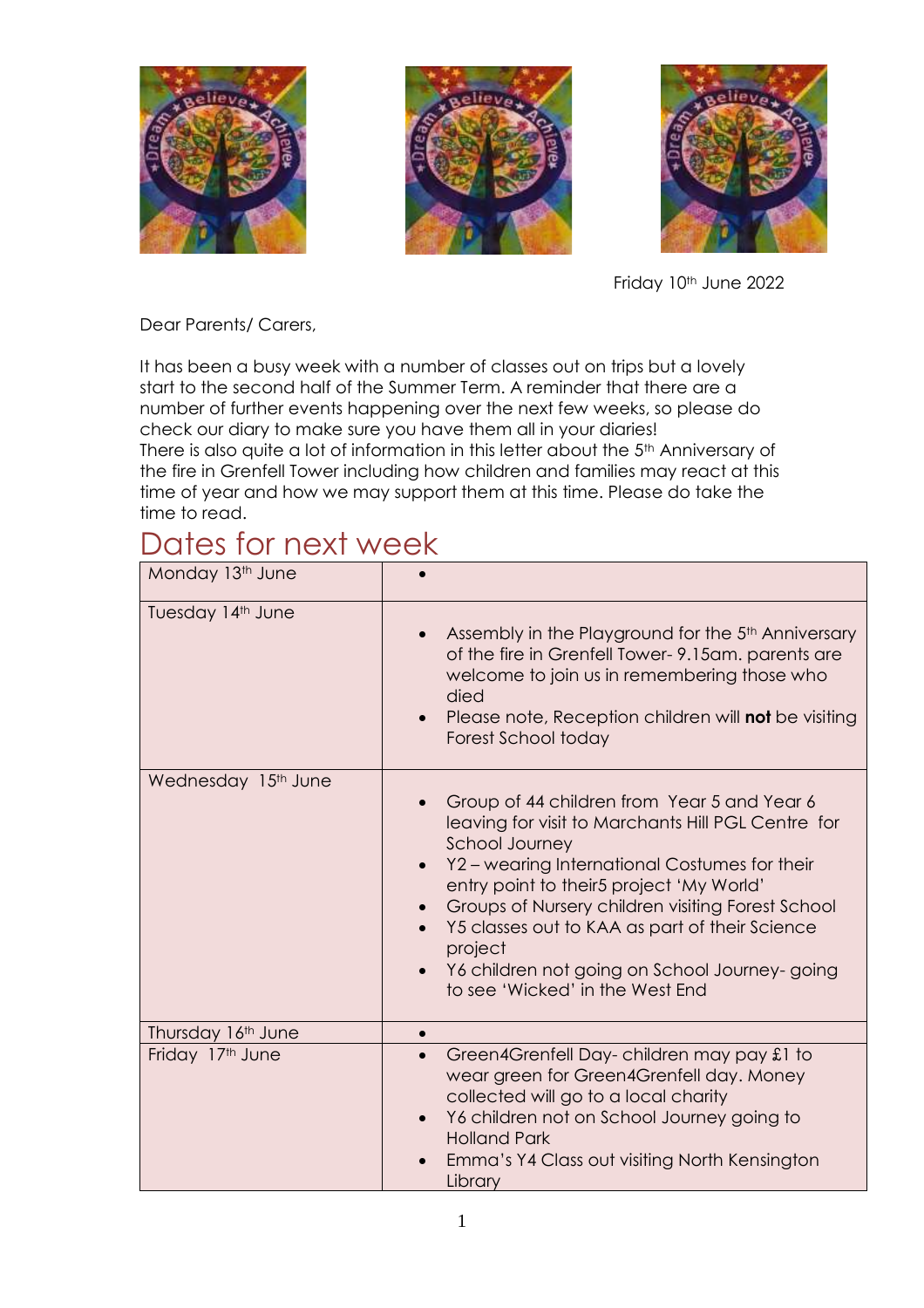### 5th Anniversary of the Fire in Grenfell Tower

Tuesday 14<sup>th</sup> June will be the 5<sup>th</sup> anniversary of the fire in Grenfell Tower and we will be marking this with a short assembly in our playground at 9.15am. For any parents new to our area, Grenfell Tower is the tower block now covered with hoarding and a green heart at the top.



On 14th June 2017, there was a tragic fire in which 72 people died. Two families from our school died – including three then current pupils, two former pupils and a Nursery Officer who had worked here for ten years. It was a shocking and terrible day/ week/ months for our school and our community. Whilst many of our children are too young to remember this or are new to the area, we feel it is important for our children to know what happened and to mark this event together with staff and visitors. Our children will be the ones growing up in this community in the future who will need to be able to explain to their children what happened.

#### **Assembly to commemorate the 5th Anniversary of the Fire**

We will be holding a short assembly in the playground (weather permitting) on Tuesday 14th June at 9.15am. Unfortunately we have very little seating so parents and visitors will be standing behind the children and we will follow the same traditions that we have in previous anniversaries prior to the Pandemic. We look forward to seeing anyone who wishes to attend.

#### **Anniversary reactions.**

I attach a document compiled by the RBKC Education Psychology Service referring to how we may be affected by anniversaries and ways in which you can support your children and families. The introduction is below but please read the attached document for more detailed information: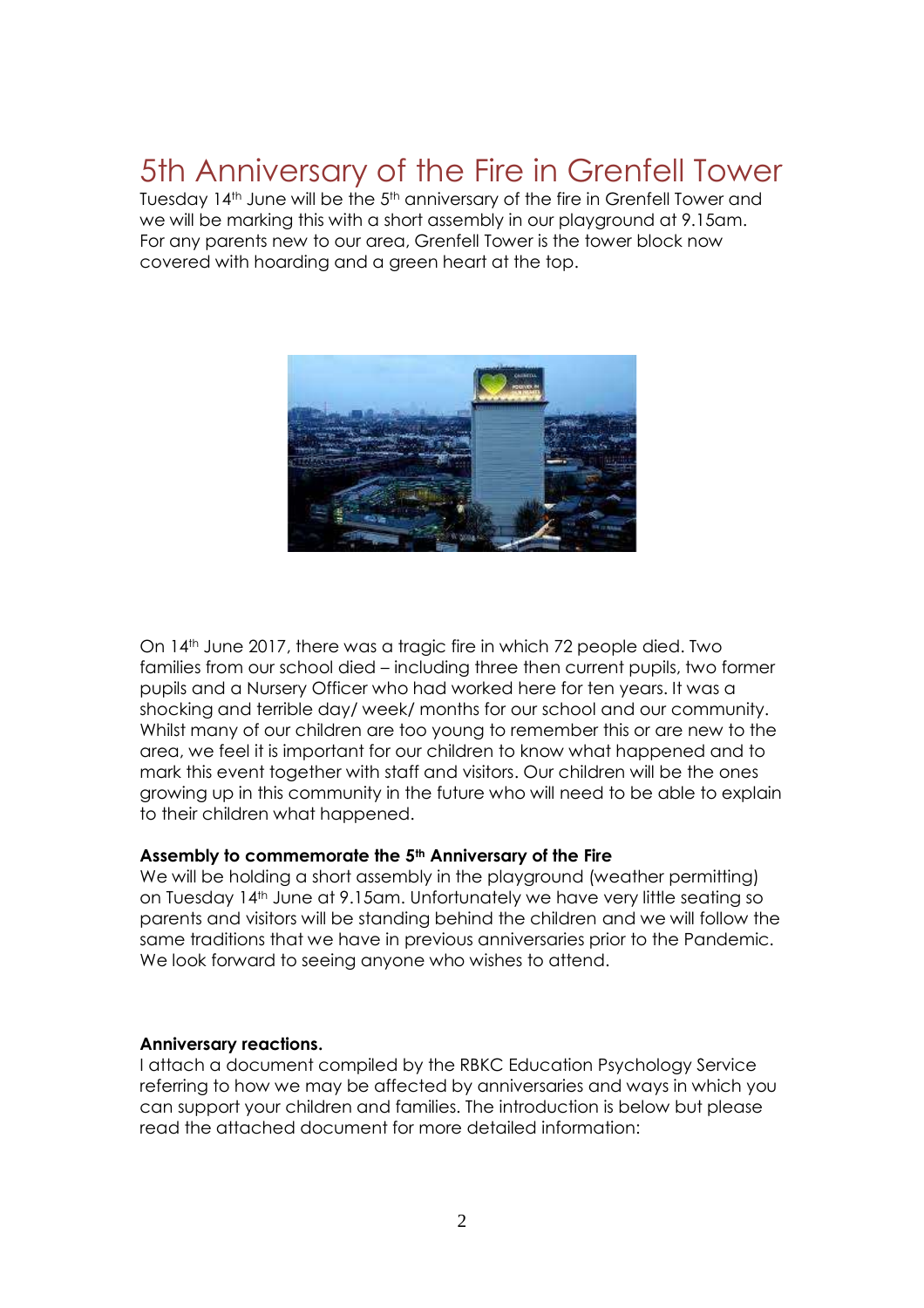As we approach the date that marks one year on from the devastating Grenfell Tower tragedy, children will be very strongly reminded of their reaction to the fire and how they felt at the time. **How can adults help children understand more about how they might feel or react to the anniversary period?** The information below has been compiled by drawing on our experiences of supporting children through tragic and frightening events and by drawing on relevant literature and research in this area<sup>i</sup>. There is also a list of contact details for organisations that can help at the end for further information.

#### **What is an 'anniversary reaction'?**

It's natural and very common to have a negative reaction to a traumatic anniversary. This is known as an 'anniversary reaction'. No matter how well children may have been trying to put memories of the fire away and only think about them when they choose to, the anniversary will be a powerful reminder.

Research tells us that the greatest distress and highest levels of post-traumatic stress symptoms can occur during the month in which the trauma took place. It's important to note that not everyone will experience an anniversary reaction, however, knowing what to expect in advance may be helpful.

### Future important dates

**Please note, an additional date has been highlighted as I omitted to include in previous letters when we would be teaching RSE (Relationships and Sex Education). The curriculum for each year group is on the website for Reception – Y5 and Y6 will receive a separate letter.**

| Tuesday 14th               | • Short Memorial Assembly in the Playground<br>(weather permitting) for the 5 <sup>th</sup> Anniversary of<br>the Grenfell Fire-9.15am                                                                                                               |
|----------------------------|------------------------------------------------------------------------------------------------------------------------------------------------------------------------------------------------------------------------------------------------------|
| Weds 15 <sup>th</sup> June | Y6 children leaving for School Journey to<br>$\bullet$<br>Marchants Hill<br>Y6 children not going to Marchants Hill - going<br>$\bullet$<br>to see performance of 'Wicked' in the West End                                                           |
| Fri 17 <sup>th</sup> June  | Y6 children return from Marchants Hill<br>$\bullet$<br>Green 4 Grenfell Day at our schools. Children<br>$\bullet$<br>and staff will be asked to pay £1 to wear<br>anything green to commemorate the 5th<br>Anniversary of the Fire in Grenfell Tower |
| Mon 20 <sup>th</sup> June  | Assessment week 1 for Y1, Y3, Y4 and Y5<br>$\bullet$<br>Awareness Academy Workshops for all year<br>$\bullet$<br>groups<br>My Bank Workshops for Y6 children                                                                                         |
| Mon 27th June              | Assessment week 2 for Y1, Y3, Y4 and Y5<br>Awareness Academy Workshops for all year<br>groups (cont.)                                                                                                                                                |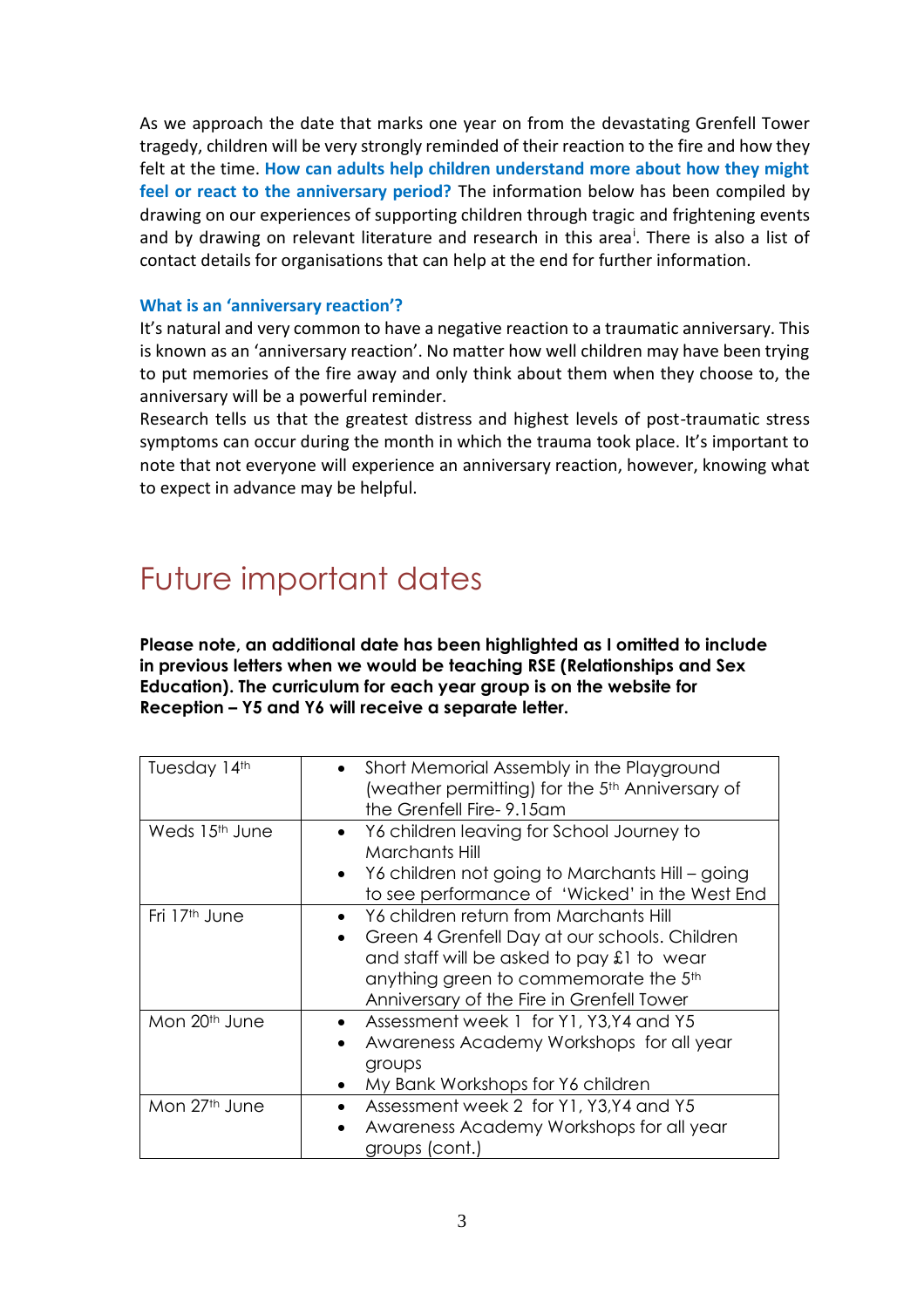| Julv                                   |                                                                                                      |
|----------------------------------------|------------------------------------------------------------------------------------------------------|
| Friday 1st July                        | Summer Fair- 3.30-5.00pm                                                                             |
| Mon 4 <sup>th</sup> July               | Relationships and Sex Education (RSE) and<br>Drugs and Alcohol (D&A)to be taught during this<br>week |
| Thurs 7 <sup>th</sup> July             | Reception Graduation-2.00pm Parents of<br>children in Reception are invited                          |
| Fri 8 <sup>th</sup> July               | Inset Day. School closed to children                                                                 |
| Mon 11th-Weds<br>13 <sup>th</sup> July | Parents' Evenings                                                                                    |
| Weds 13th July                         | Y6 Leavers Assembly for parents of children in Y6:<br>2.00pm                                         |
| Mon 18th July                          | Sports day for Nursery, Reception and KS1<br>children<br>My Bank Workshops for Y6                    |
| Tues 19th July                         | Sports day for KS2                                                                                   |
| Weds 20 <sup>th</sup> July             | Children's end of year parties in the afternoon                                                      |
| Thurs 21st July                        | Last day of term for children<br>$\bullet$                                                           |
| Fri 22 <sup>nd</sup> July              | Inset (training) day for all staff                                                                   |
|                                        | P3 will be running a Playcentre here for 4 weeks<br>$\bullet$<br>over the holiday                    |
| Fri 22nd July - 2nd<br>September       | <b>School holidays for children</b>                                                                  |
| 1st and 2nd<br>September               | Inset days for all staff<br>$\bullet$                                                                |
| Mon 5 <sup>th</sup> Sept               | Children return to school for Autumn term 2022                                                       |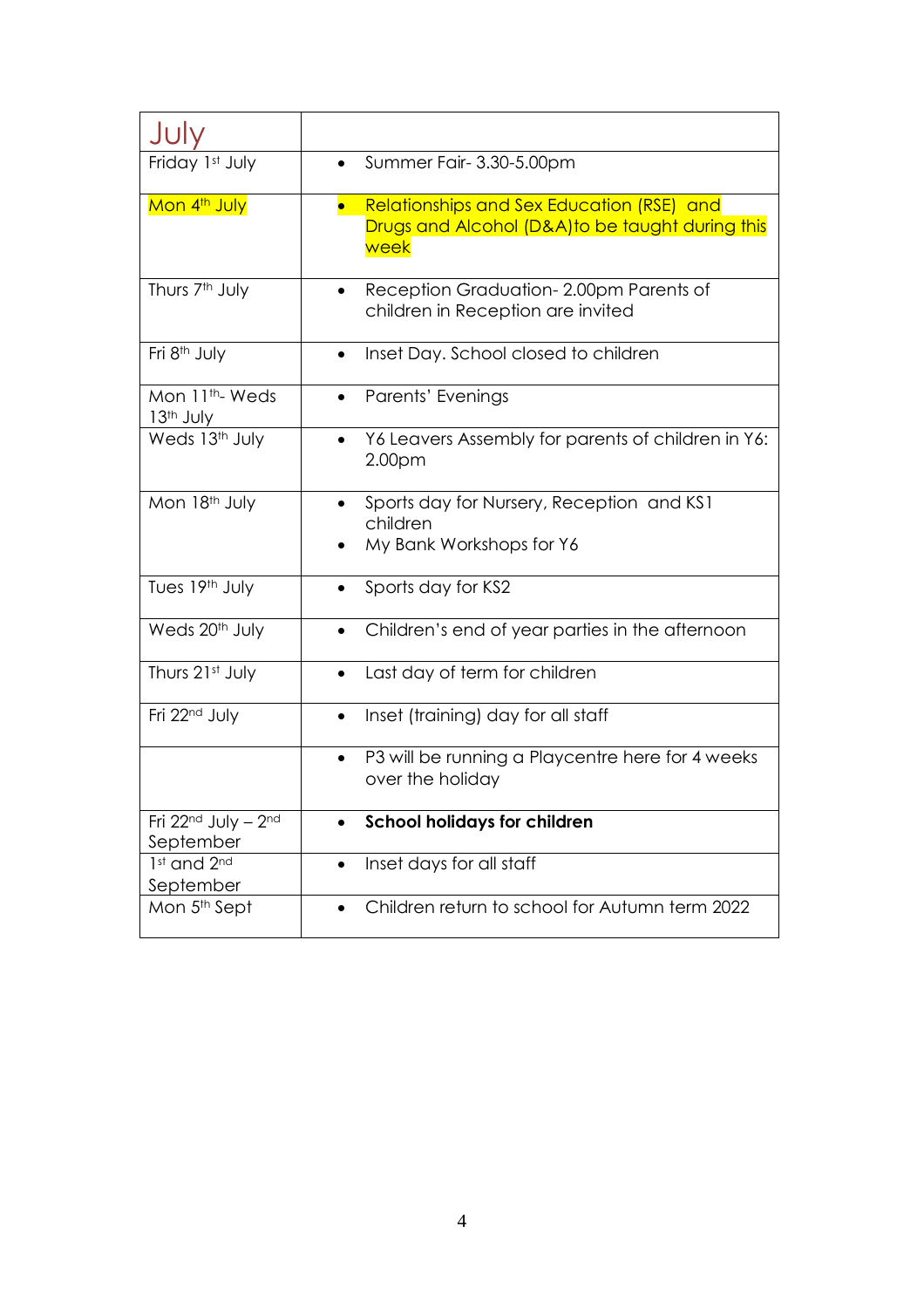# News from the schools Avondale Park School

### Year<sub>5</sub>

Recently, Year 5 have been given an exciting opportunity to attend Science workshops at KAA. This week, our lesson related to dissecting an eye. At the beginning of the lesson, we looked at a diagram of the different parts of the eye and labelled it accordingly. Once we understood the different parts, we dissected a cow's eye to find the different parts. We had an amazing time during our session and it really helped us understand how all the parts allow us to see light.







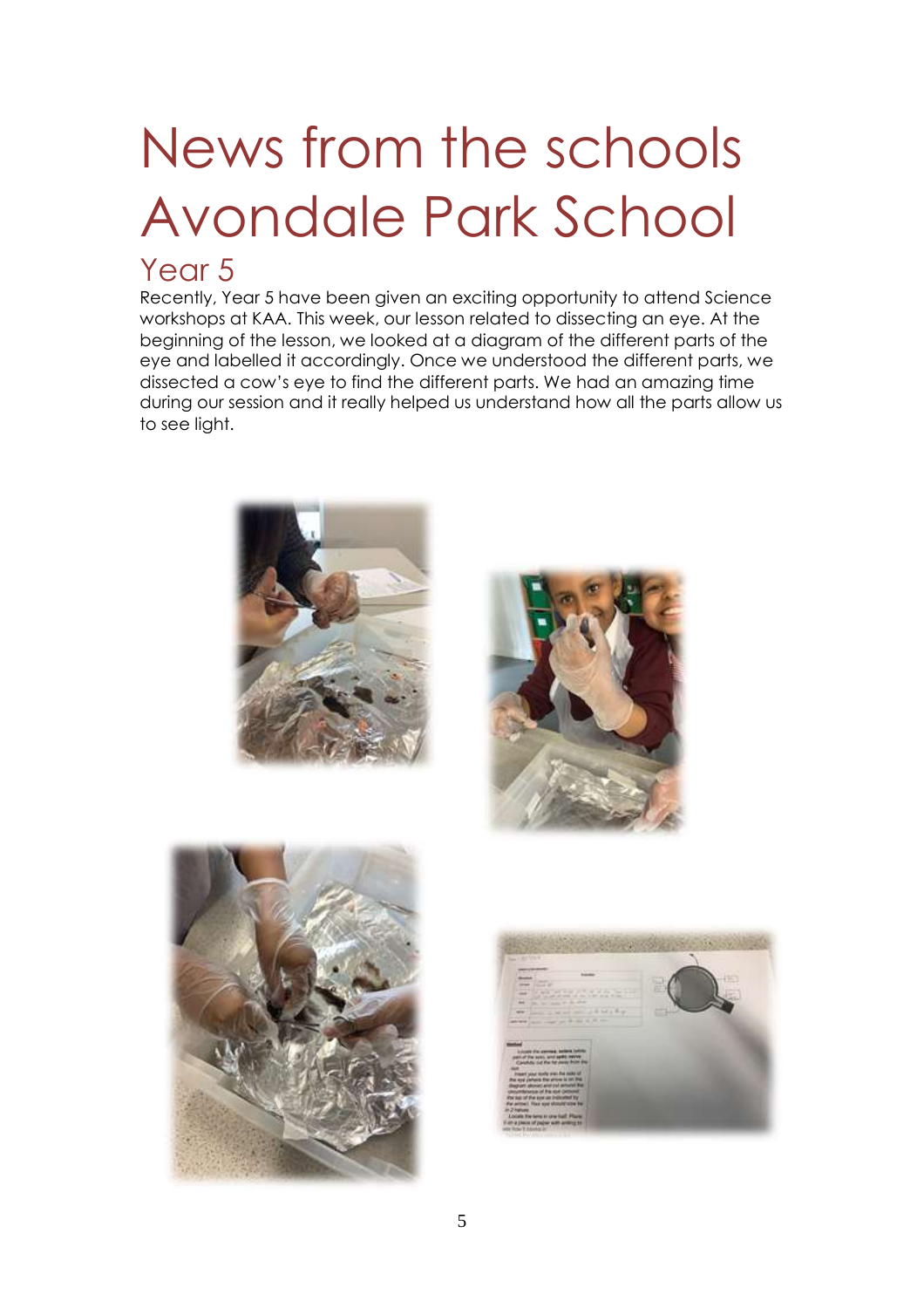



| Class                  | Name                                                                                                                                                                                                                                                                                                                          |
|------------------------|-------------------------------------------------------------------------------------------------------------------------------------------------------------------------------------------------------------------------------------------------------------------------------------------------------------------------------|
| <b>Nursery</b>         | Well Done ALL Nursery children, you have returned<br>to Nursery ready to learn and full of enthusiasm. We<br>are all looking forward to all your new, amazing<br>learning, have fun and learn well.                                                                                                                           |
| Karman's<br>Reception  | LEV for settling into the school routine and for<br>excellent work with his number formation and<br>counting skills. Thanks!                                                                                                                                                                                                  |
| Kripali's<br>Reception | <b>ZAYNAB</b> for developing your confidence to read<br>and write sentences and for working hard to work<br>out the number bonds for 5, 6, 7 and 8 - keep it up!                                                                                                                                                              |
| Laura's Y1             | <b>SAAN</b> for participating so well in maths lessons. We<br>are so impressed by the way that you offer to<br>answer questions, work well with a partner and try<br>your best when completing learning in your book.<br>Well done!                                                                                           |
| Alexa's Y1             | <b>MANAF</b> for listening carefully to the adults in school<br>and working hard to follow instructions! You have<br>tried your best in your learning and made us all<br>smile with your brilliant ideas and super knowledge.<br>We are so proud!                                                                             |
| Katie's Y2             | <b>RAYAN</b> for excellent focus and concentration<br>during carpet times this week. You have wowed us<br>with your excellent contributions - keep it up!                                                                                                                                                                     |
| Phoebe's Y2            | <b>AALIYAH</b> for her fantastic Maths. She listened well<br>on the carpet and was able to use a new strategy<br>to solve addition problems. Well done!                                                                                                                                                                       |
| Pippa's Y3             | <b>AMIRA</b> for being such a kind and thoughtful and<br>positive person, who works hard at all that you do.<br>You always show our school value of Respect to<br>adults and children, whether you are in the<br>classroom or the playground. You are a great role<br>model!                                                  |
| Joy's Y3               | <b>MAHSA</b> has been so brave and resilient after her<br>accident. Day to day school life has been more<br>challenging for her and she has approached all of<br>her studies with a smile and a positive attitude. You<br>have shown us all how to be strong and optimistic<br>even when it is tricky to be. Well done Mahsa! |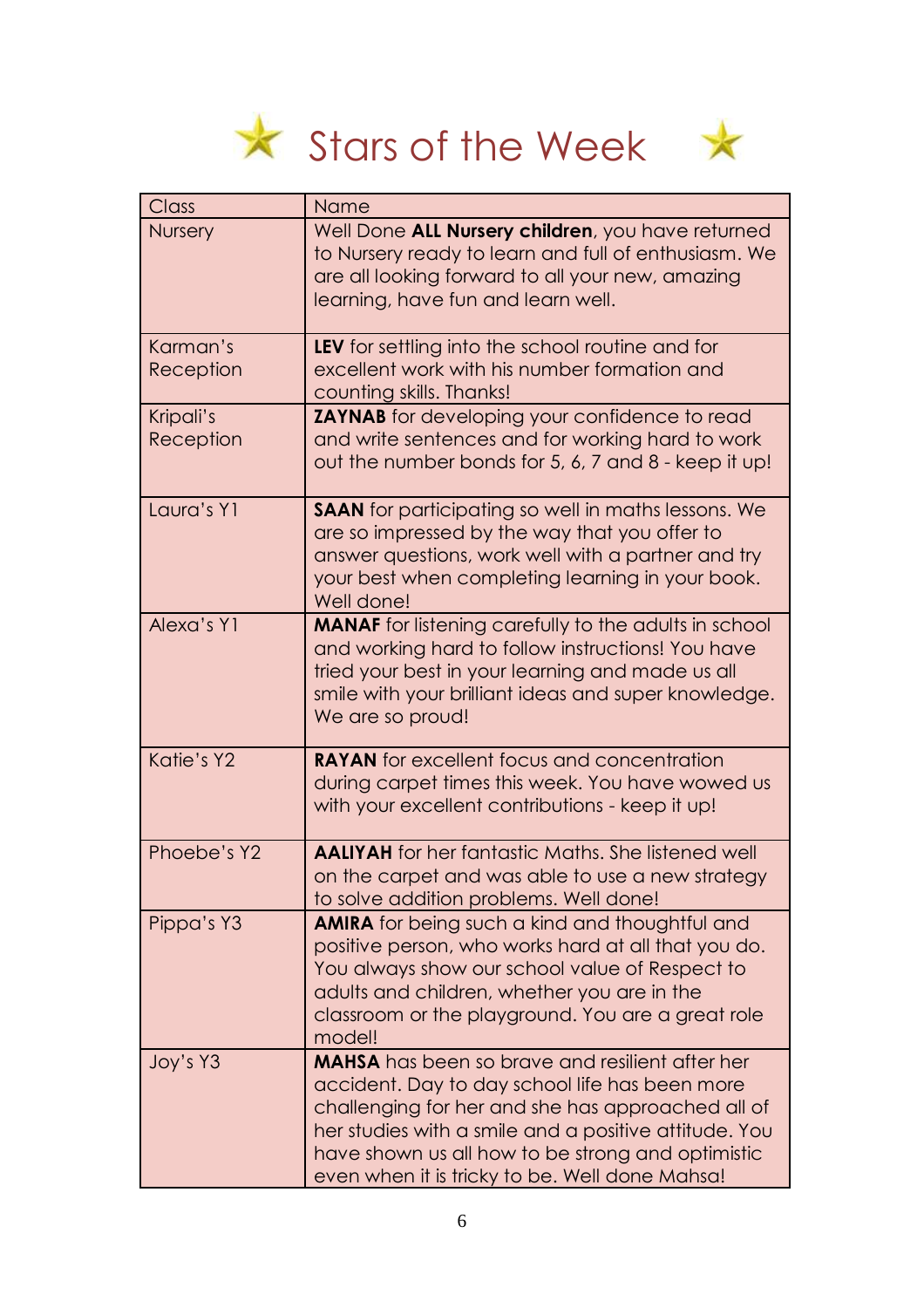| Emma's Y4       | <b>WHOLE CLASS</b> for being a wonderful audience at<br>the Lion King, whilst taking in the beautiful songs,<br>dances and scenery. It was a special memory we<br>all shared and it was heart-warming to see how<br>much you all enjoyed it. |
|-----------------|----------------------------------------------------------------------------------------------------------------------------------------------------------------------------------------------------------------------------------------------|
| Nana's Y4       | <b>WHOLE CLASS</b> for creating a wonderful experience<br>and memory to the theatre! The Lion King was a<br>'roaring' success and we are proud of all our cubs                                                                               |
| Francesca's Y5  | <b>WHOLE CLASS</b> for behaving impeccably on our trip<br>to Wicked this week. You made us all incredibly<br>proud.                                                                                                                          |
| Becksy's Y5     | <b>VADYM</b> for a wonderful first couple of days at<br>Avondale and settling in really well,                                                                                                                                                |
| Russell's Y6    | <b>WHOLE CLASS</b> well done for such an amazing focus<br>week with Into University. All of the adults were very<br>impressed with your focus, respect and aspiration<br>for the week.                                                       |
| Tim & Mary's Y6 | <b>ROBERT</b> for your excellent use of scientific<br>vocabulary during our evolution and adaptation<br>lessons.                                                                                                                             |

#### **Many congratulations to all our stars of the week!**

# **Attendance**

Thank you to those parents who have made every effort this week for their children to be in school on time every day.

The classes each Key Stage with the best attendance for the week before Half Term were:

KS1: Phoebe's Y2 Class: **92.9%**

KS2: Nana's Year 4 Class: **96.7%**

Congratulations to our winning classes.

The overal attendance in the week before Half Term was low – unfortunately, although somne people were ill, I think that others took their children away prior to the Half Term break. As I have stated previously, any holidays in term time are unauthorised.

The average attendance for the week before Half Term was t 90.1% so I hope we see some improvement next week.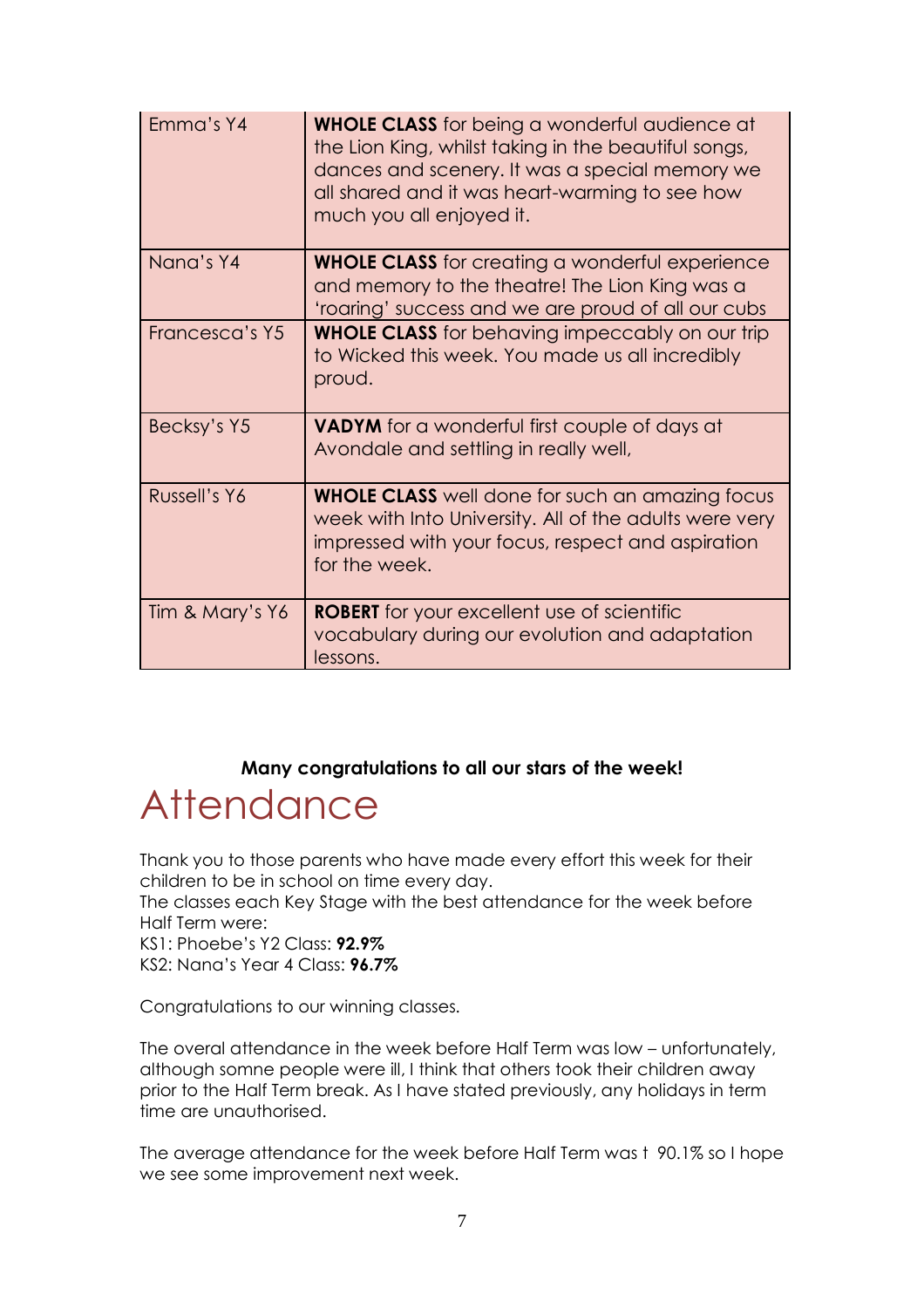## Community News Grenfell update

**Grenfell Tower** Memorial Commission

### Please note – this event tomorrow is at our school!

#### **Green4Grenfell arts and crafts day at Avondale Park School**

The Grenfell Tower Memorial Commission invites you to come along, wear green and make and create crafts ahead of the fifth anniversary of the Grenfell tragedy. You can also meet some of the Memorial Commission community representatives and pick up a copy of its recently published [report.](https://gbr01.safelinks.protection.outlook.com/?url=https%3A%2F%2Fwww.grenfelltowermemorial.co.uk%2Freport&data=05%7C01%7CDorota.Thomas%40levellingup.gov.uk%7Ca9b085f29329486d2fca08da42f9743b%7Cbf3468109c7d43dea87224a2ef3995a8%7C0%7C0%7C637895936395739371%7CUnknown%7CTWFpbGZsb3d8eyJWIjoiMC4wLjAwMDAiLCJQIjoiV2luMzIiLCJBTiI6Ik1haWwiLCJXVCI6Mn0%3D%7C3000%7C%7C%7C&sdata=NqKBqcpR%2BHIZaxU1MFSD%2F27A2PPj6HYcRC9XLvAf0wQ%3D&reserved=0)

- When: **Saturday 11 June, between 11am and 3pm** Where: **[Avondale Park](https://gbr01.safelinks.protection.outlook.com/?url=http%3A%2F%2Fapsafederation.com%2FStAnnesContactus.html&data=05%7C01%7CDorota.Thomas%40levellingup.gov.uk%7Ca9b085f29329486d2fca08da42f9743b%7Cbf3468109c7d43dea87224a2ef3995a8%7C0%7C0%7C637895936395739371%7CUnknown%7CTWFpbGZsb3d8eyJWIjoiMC4wLjAwMDAiLCJQIjoiV2luMzIiLCJBTiI6Ik1haWwiLCJXVCI6Mn0%3D%7C3000%7C%7C%7C&sdata=NTOY%2BjHJTsCr4y%2B0M7kn9Wvrs4Pbk8Palcj%2FDNtSmwY%3D&reserved=0) School, [Sirdar Road W11 4EE](https://gbr01.safelinks.protection.outlook.com/?url=http%3A%2F%2Fapsafederation.com%2FStAnnesContactus.html&data=05%7C01%7CDorota.Thomas%40levellingup.gov.uk%7Ca9b085f29329486d2fca08da42f9743b%7Cbf3468109c7d43dea87224a2ef3995a8%7C0%7C0%7C637895936395739371%7CUnknown%7CTWFpbGZsb3d8eyJWIjoiMC4wLjAwMDAiLCJQIjoiV2luMzIiLCJBTiI6Ik1haWwiLCJXVCI6Mn0%3D%7C3000%7C%7C%7C&sdata=NTOY%2BjHJTsCr4y%2B0M7kn9Wvrs4Pbk8Palcj%2FDNtSmwY%3D&reserved=0)**
- **(Please use entrance in Gorham Place)**
- Everyone is welcome. Refreshments will be available

Can't make it? Arrange another time to talk to the Memorial Commission by:

- Emailing **[GTMCSecretariat@levellingup.gov.uk](mailto:GTMCSecretariat@levellingup.gov.uk)**
- Calling **[0303 444 4831](tel:0303%20444%204831)**
- Or go to **[www.grenfelltowermemorial.co.uk/contact](https://gbr01.safelinks.protection.outlook.com/?url=https%3A%2F%2Fwww.grenfelltowermemorial.co.uk%2Fcontact&data=05%7C01%7CDorota.Thomas%40levellingup.gov.uk%7Ca9b085f29329486d2fca08da42f9743b%7Cbf3468109c7d43dea87224a2ef3995a8%7C0%7C0%7C637895936395739371%7CUnknown%7CTWFpbGZsb3d8eyJWIjoiMC4wLjAwMDAiLCJQIjoiV2luMzIiLCJBTiI6Ik1haWwiLCJXVCI6Mn0%3D%7C3000%7C%7C%7C&sdata=6cjngpX8m4YLMIzxNnyghLjeAnHLc2wZXjP%2F%2B58xFpM%3D&reserved=0)**

**Grenfell Tower Memorial Commission** 

#### '**Remembering Grenfell – our journey so far' – Grenfell Tower Memorial Commission report**

In its report, published on Monday 16 May, the Memorial Commission shares the ideas it has heard so far on what a future memorial could look like. The views of more